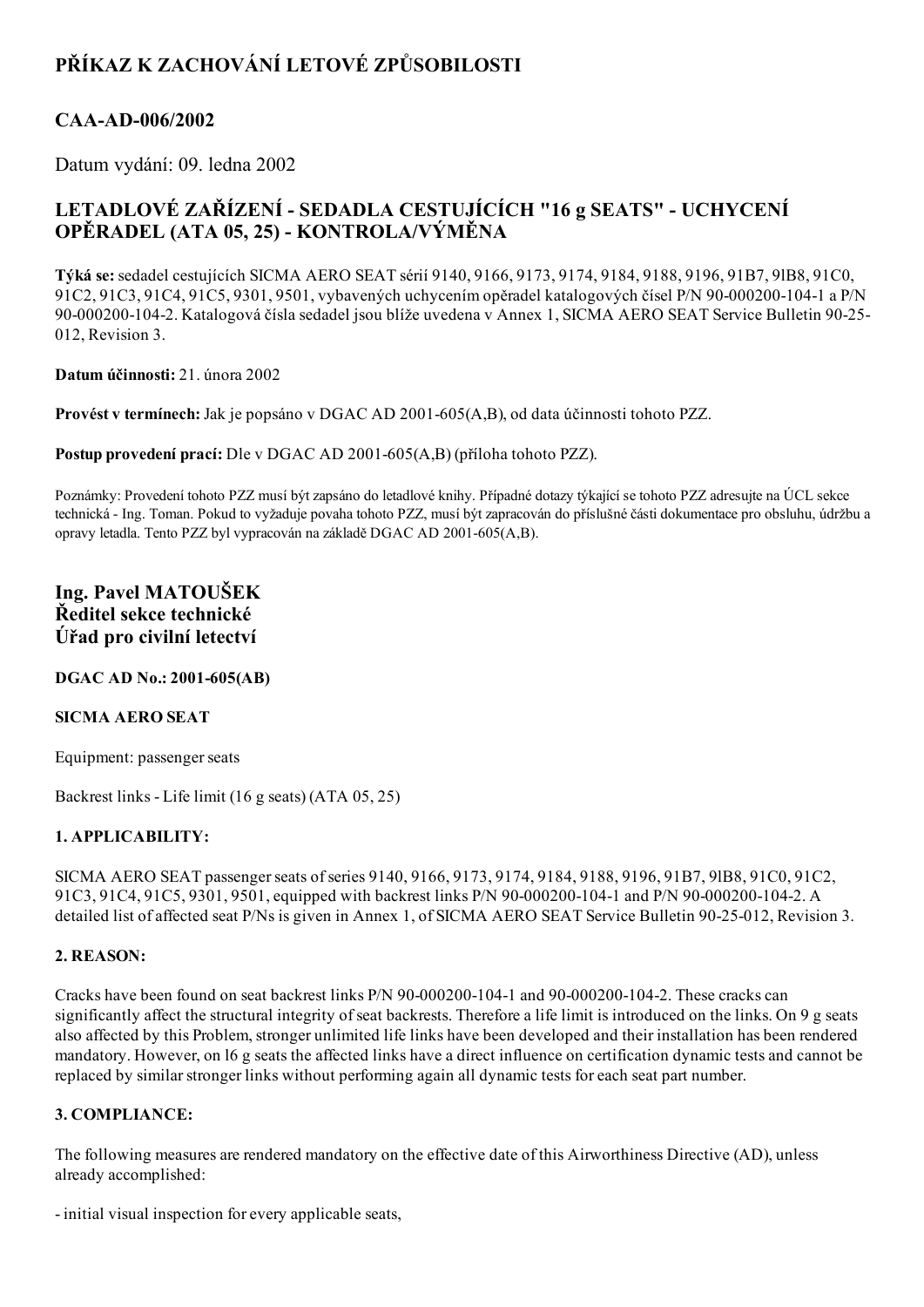- routine visual inspection must be performed for applicable seats having more than 12000 flight hours or more than four years since new on the effective date of this AD, until the occurrence of link replacement,

- link replacement.

3.1. Initial visual inspection

Initial visual inspection of these backrest links must be performed as per Part 1 of SICMA AERO SEAT Service Bulletin 90-25-012 Revision 3:

 before 6,000 flight hours since new orsince last backrest link installation, or before two years from seat manufacturing date or from last backrest link installation date, whichever occurs later, or

 within the next 900 flight hours or before five (5) months from the effective date of this Airworthiness Directive, whichever occurs later.

If no crack is found, replace the links as described in the paragraph 3.3 of this AD.

If a crack is found between the side of the backrest link and the lock out pin hole, but does not pass this lock out pin hole (see Figure 2, page 7/10 of SICMA AERO SEAT Service Bulletin 90-25-012 Revision 3), replace both backrest links of affected seat, before accumulation of further 600 flight hours, without exceeding three (3) months, after the inspection date, with new links of same part number ( $P/N$  90-000200-104-1 and 90-000200-104-2). Backrest link replacement procedure is described in the paragraph 3.3. of this AD.

If crack is passing beyond the lock out pin hole (see Figure 2, page 7/10 of SICMA AERO SEAT Service Bulletin 90-25-012 Revision 3), replace both backrest links of affected seat, before further flight with links of same part number (P/N 90-000200-104-1 and 90-000200-104-2). Backrest link replacement procedure is described in the paragraph 3.3. of this AD.

For affected seats having more than 12,000 flight hours or seat manufacturing date of more than four years old, on the effective date of this AD, routine visual inspection must be performed until the occurrence of link replacement, as per paragraph 3.2. of this AD.

3.2. Routine visual inspection.

For affected seats having more than 12,000 flight hours or more than four years old since seat manufacturing date, on the effective date of this AD, repeat visual inspection, until next backrest link replacement, as per Part 1 of SICMA AERO SEAT Service Bulletin 90-25-012 Revision 3:

every 900 flight hours or every five (5) months whichever occurs later, without exceeding 3,500 flight hours or eighteen (18) months from the effective date of this AD.

If a crack is found between the side of the backrest link and the lock out pin hole, but does not pass this lock out pin hole (see Figure 2, page 7/10 of SICMA AERO SEAT Service Bulletin 90-25-012 Revision 3), replace both backrest links of affected seat, before accumulation of further 600 flight hours, without exceeding three (3) months, after the inspection date, with new links of same part number (P/N 90-000200-104-1 and 90-000200-104-2). Backrest link replacement procedure is described in the paragraph 3.3. of this AD.

If crack is passing beyond the lock out pin-hole (see Figure 2, page 7/10 of SICMA AERO SEAT Service Bulletin 90-25-012 Revision 3), replace both backrest links of affected seat, before further flight with links ofsame part number (P/N 90 0002001041 and 900002001042). Backrest link replacement procedure is described in the paragraph 3.3. of this AD.

3.3. Routine link replacement.

3.3.1. Backrest links P/N 90-000200-104-1 and 90-000200-104-2 must be replaced with new links of same part number  $(P/N 90-000200-104-1$  and  $90-000200-104-2)$ , before 12,000 flight hours since new, or since last backrest link installation, or before four (4) years from seat manufacturing date, or from last backrest link installation date, or within the next 3,500 flight hours, or before eighteen (18) months from the effective date of this AD, whichever occurs later.

3.3.2. From the effective date of this AD, prior to reinstallation, all applicable seats having more than 12,000 flight hours since new orsince last backrest link installation, or being more than four (4) years old since seat manufacturing date or since last backrest link installation date, whichever occurs later, should have their backrest links replaced with new links